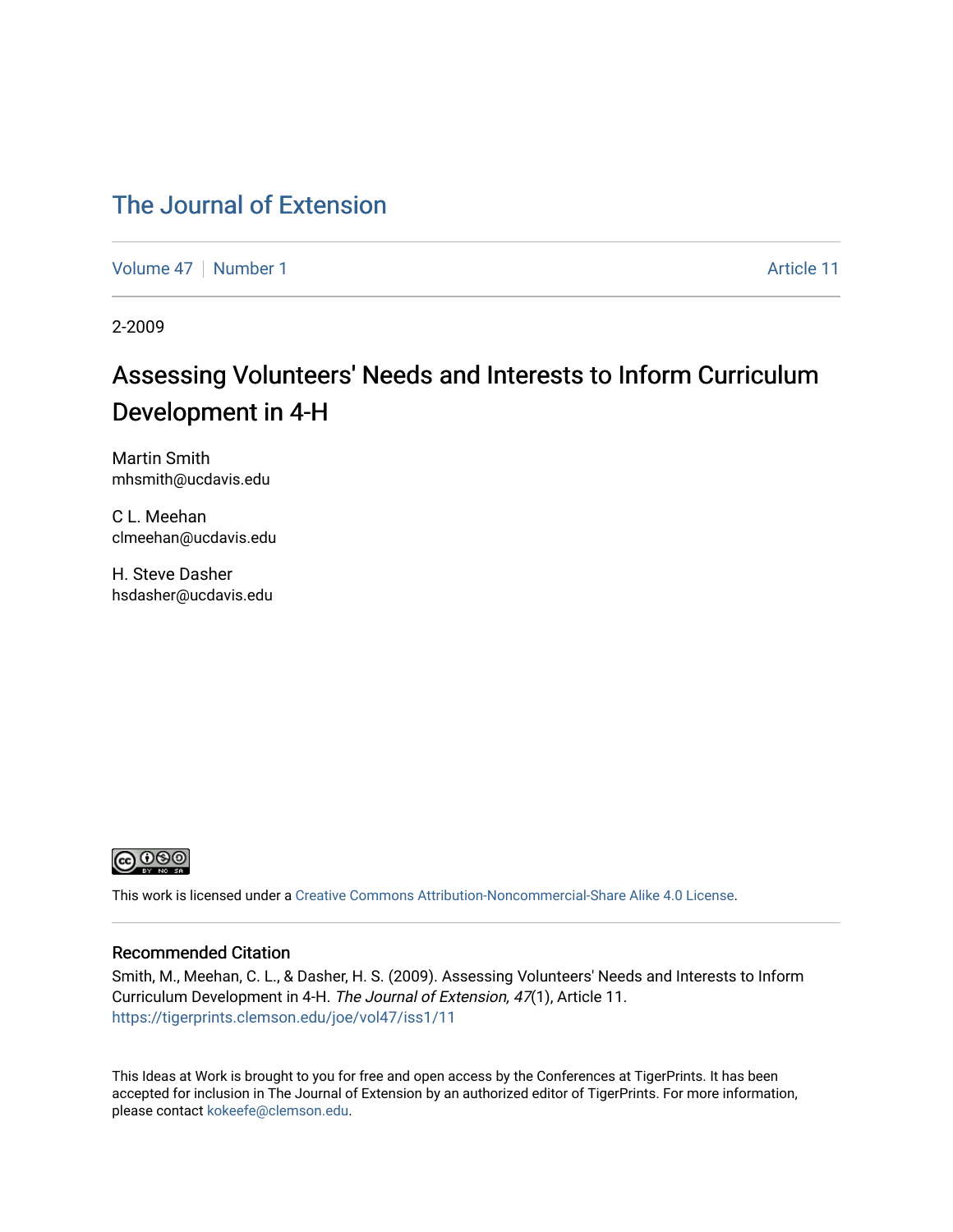

## **February 2009 Volume 47 Number 1 Article Number 1IAW3**

[Return to Current Issue](http://www.joe.org:80/joe/2009february/)

# **Assessing Volunteers' Needs and Interests to Inform Curriculum Development in 4-H**

#### **Martin H. Smith**

Associate Specialist in Cooperative Extension Veterinary Medicine Extension University of California - Davis Davis, California [mhsmith@ucdavis.edu](mailto:mhsmith@ucdavis.edu)

#### **Cheryl L. Meehan**

Staff Research Assistant Veterinary Medicine Extension University of California - Davis Davis, California [clmeehan@ucdavis.edu](mailto:clmeehan@ucdavis.edu)

#### **H. Steve Dasher** 4-H Youth Development Advisor University of California Cooperative Extension San Diego County San Diego, California [hsdasher@ucdavis.edu](mailto:hsdasher@ucdavis.edu)

**Abstract:** 4-H volunteers have the knowledge and experience to benefit the Youth Development Program by helping inform curriculum development. To capitalize on this, researchers at the University of California, Davis, used focus group interviews and a statewide survey to identify curriculum and programmatic needs in 4-H Animal and Veterinary Science from the perspectives of 4-H volunteers. Survey results and a review of subsequent curriculum development projects that were informed by the outcome data are discussed.

## **Introduction**

4-H Animal and Veterinary Science provide excellent opportunities for positive youth development. Youth involved in 4-H projects in these areas can acquire agricultural and scientific competencies and develop life skills (Gamon & Dehegedus-Hetzel, 1994; Shurson & Lattner, 1991; Smith, Enfield, Meehan, & Klingborg, 2004a; Smith, Meehan, C. Enfield, George, J& Young, 2004b; Ward, 1996); however, in order for California 4-H to most effectively deliver these results, there is a need for updated and expanded 4-H Animal and Veterinary Science curricula (Ponzio et al., 1994; Smith & Klingborg, 2000).

The development of new curricula for a broad audience requires strategic planning (Curray, Cohen, & Lightbody, 2006). A necessary first step in this process is the collection of data that identify the desired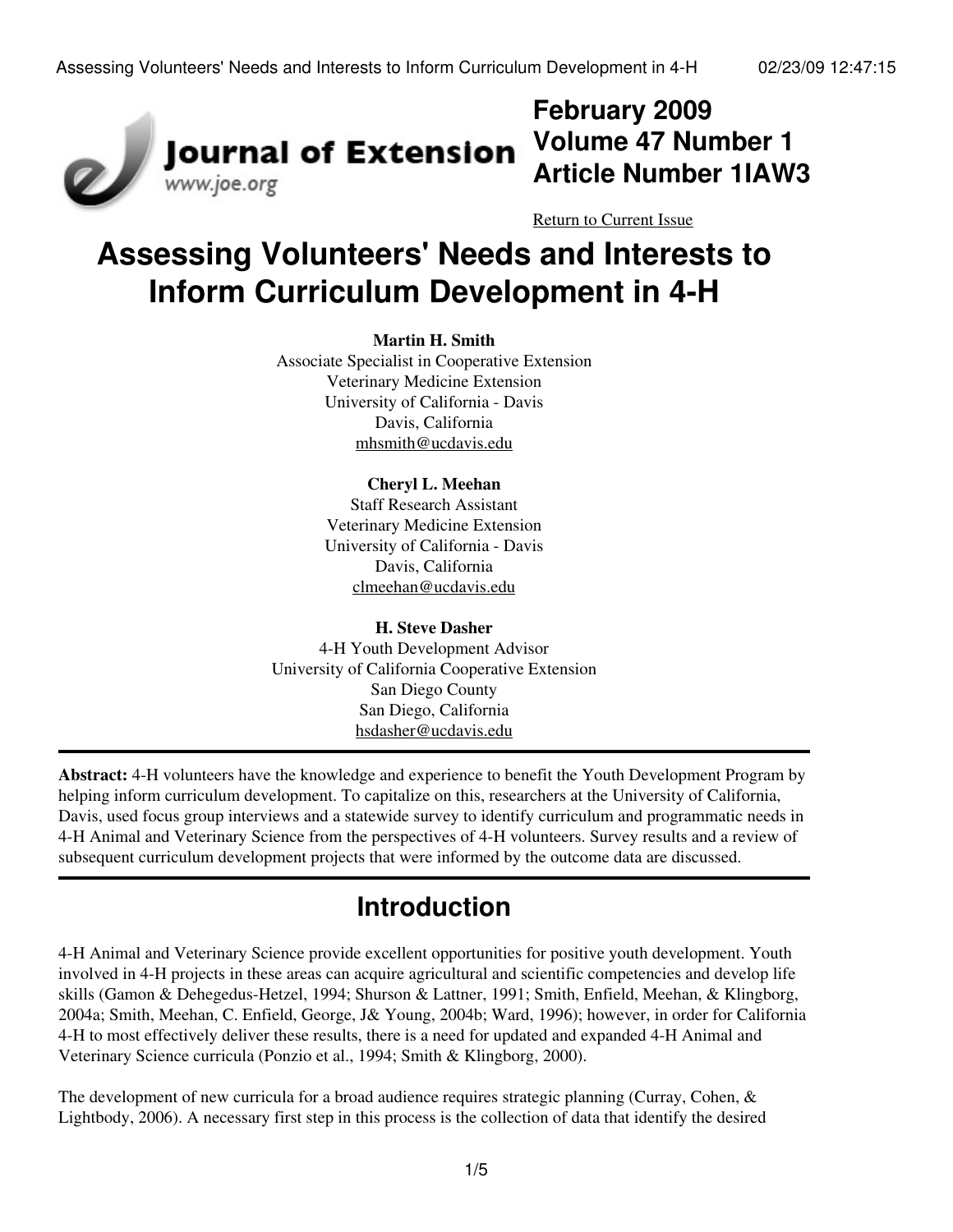outcomes and results from the perspective of the individuals who will lead the activities (Wiggins  $\&$ McTighe, 1998; Bencze & Hodson, 1999). Thus, the purpose of the study reported here was to better understand the needs and interests of 4-H Animal and Veterinary Science volunteers and to use these data to inform the development of curriculum resources.

### **Methods**

A sequential exploratory mixed methods design (Creswell, 2006) was used in the study. This approach uses qualitative data from focus groups to inform the development of a quantitative instrument. Three focus group interviews with 22 4-H volunteers from four counties located in different regions of California were held. Interview questions were based on topics identified in the literature, including: animal care practices; programmatic resources; and educational needs (Ponzio et al., 1994; Smith & Klingborg, 2000). Outcome data from the focus groups were coded and used to develop survey questions. In order to help ensure construct validity, survey questions were pilot tested and revisions were made based on participants' feedback. The final version of the survey included 50 questions.

Surveys were distributed to 4-H Animal and Veterinary Science volunteers in paper format and electronically through the California 4-H Youth Development Program's Web site. Online survey responses were automatically entered into a database; data from hard copies were added manually. A principal components factor analysis was used to aid in the interpretation of response data. Varimax rotation was applied. An eigenvalue of one was used as a cut-off in factor determination.

## **Results**

A total of 432 completed surveys (274 electronic submissions; 158 hard copies) were collected. The sample population represented 46 of 58 California counties. Volunteers from rural areas made up 56% of the respondents; 31% were from suburban areas; and 13% were from urban areas. Respondents ranged in experience from first-year volunteers to individuals with over 20 years of experience.

The factor analysis characterized the main trends of the response set. The resulting factors, Curricula and Resources, Promoting Animal Care, and Volunteer Training Needs, accounted for 77% of the total variance. These factors were interpreted based upon the original goals of the survey and the themes that united the questions with the strongest loadings on each factor. The two factors most relevant to this article, Curricula and Resources, and Promoting Animal Care, and their associated sub-topics are presented in Table 1.

| <b>Programmatic Needs: Curricula and</b><br><b>Resources</b> | <b>Programmatic Needs: Promoting</b><br><b>Animal Care</b>              |
|--------------------------------------------------------------|-------------------------------------------------------------------------|
| Use of published curricula                                   | Training opportunities for youth prior<br>to obtaining a project animal |
| Curricular needs by species                                  | Development of animal care plans                                        |
| Curricular needs by subject                                  | Concern regarding care of project<br>animals                            |

**Table 1.** Factors and Associated Sub-Topics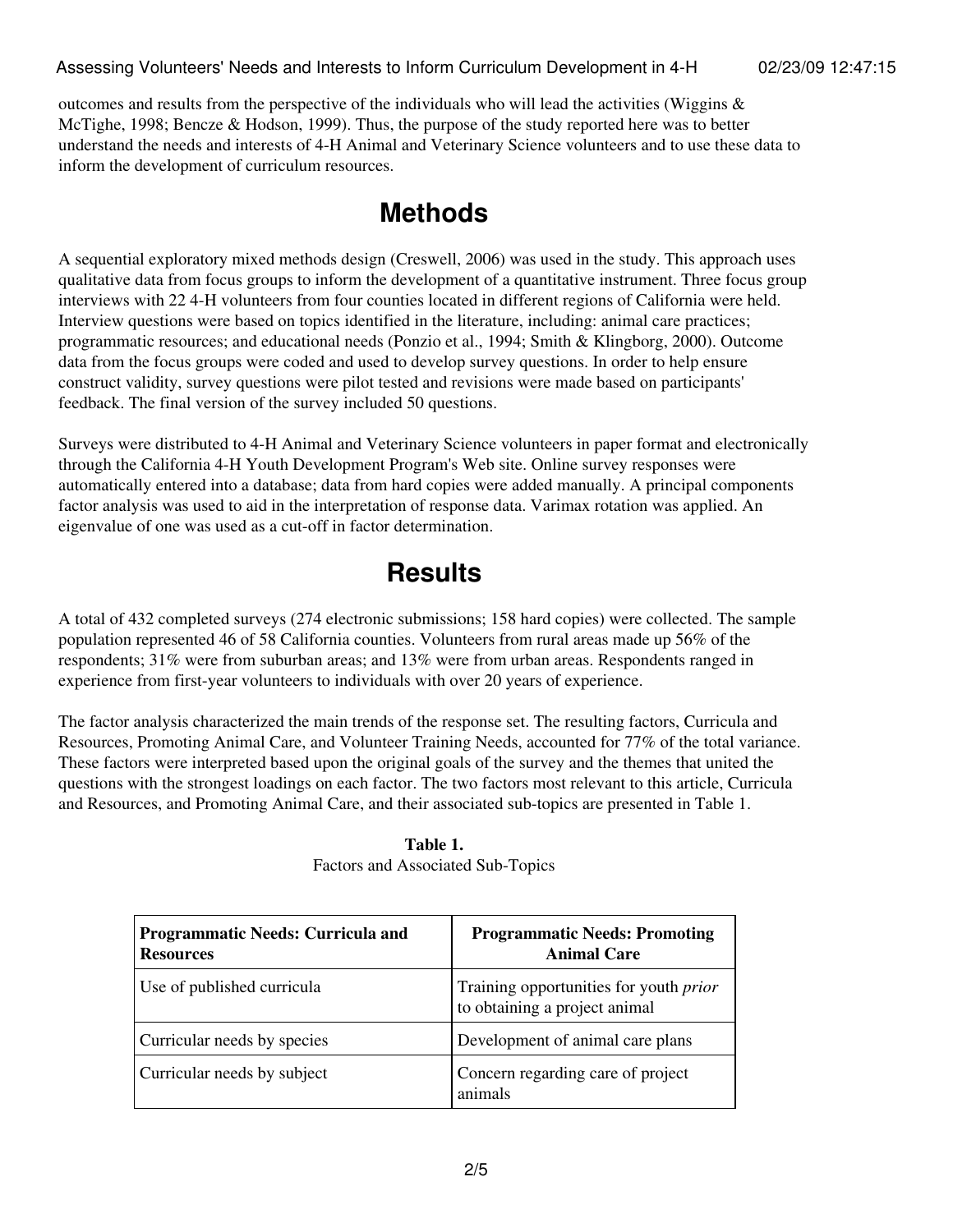#### **Programmatic Needs: Curricula and Resources**

The majority of volunteers (66 percent) responded that they occasionally, rarely, or never used published curricula when leading Animal or Veterinary Science projects, and 86% stated that they needed additional curricula and resources to help them lead projects. The most requested species groups and subject areas are presented in Tables 2 and 3.

#### **Table 2.**

| <b>Species Groups</b> | <b>Percent Response</b> |
|-----------------------|-------------------------|
| Swine                 | 23%                     |
| Rabbits               | 15%                     |
| Sheep                 | 14%                     |
| Horses                | 13%                     |
| Poultry               | $12\%$                  |

Curricular and Resource Needs: Species Groups

**Table 3.** Curricular and Resource Needs: Subject Areas

| <b>Subject Area Interests</b> | <b>Percent Response</b> |
|-------------------------------|-------------------------|
| Nutrition                     | 20%                     |
| Preventative Health Care      | 18%                     |
| Zoonotic Disease              | 14%                     |
| <b>Animal Handling</b>        | 14%                     |
| Animal Behavior               | 12%                     |

#### **Programmatic Needs: Promoting Animal Care**

Most volunteers (94%) reported that youth are responsible for providing care to their project animals. To support youth in this role, the majority of the respondents (61%) indicated the need for curricula that cover topics such as housing, nutrition, handling, and veterinary care. Additionally, 44% of the volunteers stated the need for curricula on animal care that could be completed prior to youth obtaining a project animal.

This desire for curricula that promote knowledge and skills development relative to animal care was consistent with the volunteers' interest in maintaining high standards of animal well-being. The majority (52%) of the respondents indicated a concern for the well-being of project animals, and nearly all (98%) indicated the importance of maintaining the best possible practices of animal care.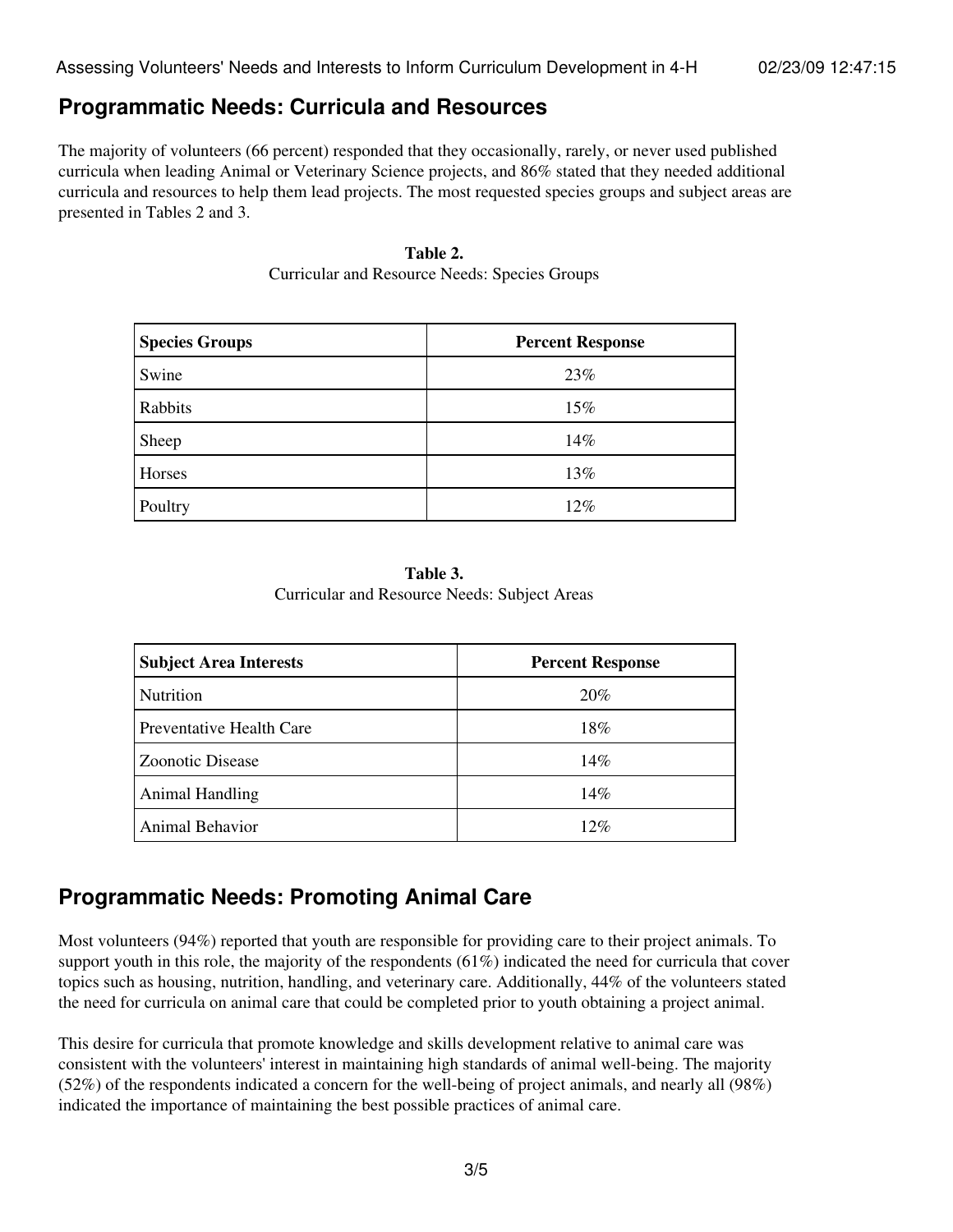### **Discussion**

The survey data revealed that the content areas where volunteers needed the most resources and support included animal health, animal nutrition, and animal husbandry. Volunteers indicated a need to have these concepts applied through educational activities that increase youths' knowledge and skills relative to animal care. When youth are given opportunities to learn and practice appropriate animal care, both knowledge and attitudes can be positively affected (Miller, 2006; Grégoire, 2004); therefore, one of the main goals of the curriculum development projects informed by this study was to provide such opportunities.

The first curriculum project informed by these data is entitled *From the Animal's Point of View.* Its hands-on, inquiry-based activities focus on developing youth competencies relative to the selection and care of sheep, swine, and rabbits, with an emphasis on the development of a comprehensive animal care plan. Furthermore, the curriculum activities have been designed to be used by youth whether or not they have access to a live animal. Thus, they may be implemented by volunteers *prior* to youth obtaining their project animals to help inform them of specific project needs and requirements.

The second curriculum project, *Youth Development Through Veterinary Science*, includes a set of integrated activities that focus on biology, physiology, and veterinary care. Through case-based scenarios, this curriculum addresses the needs for materials relevant to animal husbandry and health, and facilitates the development of skills that promote quality animal care.

## **Conclusion**

4-H volunteers have the knowledge and experience to benefit the Youth Development Program by helping inform curriculum development. To capitalize on this, researchers at the University of California, Davis, used focus group interviews and a statewide survey of volunteer leaders to identify curriculum and programmatic needs in 4-H Animal and Veterinary Science. Survey results and a review of subsequent curriculum development projects that were informed by the outcome data are discussed.

### **References**

Bencze, L., & Hodson, D. (1999). Changing practice by changing practice: Toward more authentic science and science curriculum development. *Journal of Research in Science Teaching*, *36*(5), 521-539.

Coburn, J., & Donaldson, S. (1997). Reaching a new audience. *Journal of Extension* [On-line], 35(1). Available at: <http://www.joe.org/joe/1997february/a3.html>

Creswell, J. W. (2006). *Qualitative inquiry and research design: Choosing among five approaches.* Thousand Oaks, CA: Sage Publications.

Curray, C., Cohen, L., & Lightbody, N. (2006). Universal design in science learning. *The Science Teacher, 73*(3), 31-37.

Gamon, J. A., Dehegedus-Hetzel, O. D. (1994). Swine project skill development. *Journal of Extension* [On-line], 32(1). Available at: <http://www.joe.org/joe/1994june/rb5.html>

Grégoire H. (2004). Gathering wisdom from 4-H youth development clubs. *Journal of Extension* [On-line], 42(3). Available at:<http://www.joe.org/joe/2004june/a5.shtml>